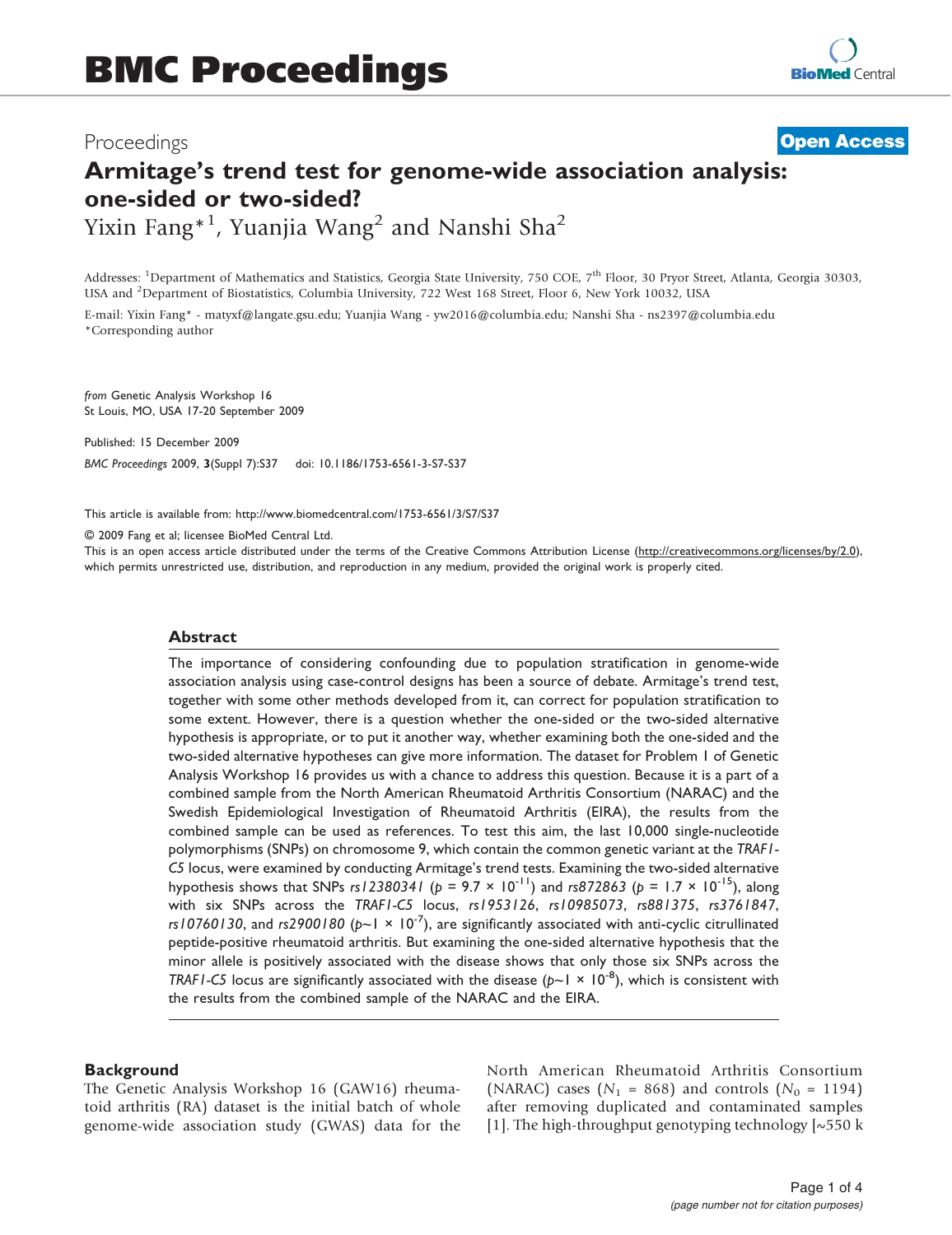single-nucleotide polymorphisms (SNPs)] in the NARAC data makes it a challenge to interpret this GWAS.

One of the disadvantages of the case-control GWAS is that they are prone to a number of biases including population stratification [[2](#page-3-0)]. The importance of considering confounding due to population stratification in GWAS using case-control designs [\[3,4](#page-3-0)] has been a source of debate. The Armitage's trend tests can correct for population stratification to some extent [[5](#page-3-0)-[7](#page-3-0)]; some other methods based on the Armitage's trend tests have also been developed, such as genomic control approach [[8](#page-3-0),[9](#page-3-0)]. However, there is still a question as to whether the one-sided or the two-sided alternative hypothesis is appropriate, or put it another way, whether examining both the one-sided and the two-sided alternative hypotheses can give more information. The dataset for the Problem 1 of GAW16 provides us with a chance to address this question. Because it is a part of a combined sample from the NARAC and the Epidemiological Investigation of Rheumatoid Arthritis (EIRA), the results from the combined sample can be used as references.

To this aim, the last 10,000 SNPs on chromosome 9, which contains the common genetic variant at the TRAF1-C5 locus, were examined by conducting Armitage's trend tests. Two alternative hypotheses, the twosided alternative hypothesis that the genotypes at a locus are associated with the disease and the one-sided alternative hypothesis that the minor allele at a locus is positively associated with the disease, were considered. Three types of scores, co-dominant score, dominant score, and recessive score, were chosen to construct the Armitage's trend tests.

#### Methods

At any SNP, the data can be summarized in a contingency table as in Table 1. Always assume that " $M''$  is the major allele and " $m''$  is the minor allele. Scores  $x_0$ ,  $x_1$ , and  $x_2$ , are chosen to construct Armitage's trend test. The Armitage's trend test statistic is defined as [[5](#page-3-0),[6](#page-3-0)].

Table 1: Contingency table at any SNP (M is major allele and m is minor allele)

|         |          | Total    |          |         |
|---------|----------|----------|----------|---------|
|         | мм       | Mm       | Мm       |         |
| Case    | $n_{10}$ | $n_{11}$ | $n_{12}$ | $N_{1}$ |
| Control | $n_{00}$ | $n_{01}$ | $n_{02}$ | $N_0$   |
| Total   | $N_{+0}$ | $N_{+1}$ | $N_{+2}$ | Ν       |
| Score   | $x_0$    | Χı       | $x_2$    |         |

$$
X_A^2 = \frac{N(N\Sigma n_{1j}x_j - N_1\Sigma N_{+j}x_j)^2}{N_1N_0\{N\Sigma N_{+j}x_j^2 - (\Sigma N_{+j}x_j)^2\}}.
$$
 (1)

Under the null hypothesis, it is approximately distributed with  $\chi_1^2$ . This test statistic is suitable for the twosided alternative hypothesis that the genotypes at a SNP are associated with the disease of interest. As discussed in Armitage [\[5\]](#page-3-0), whatever the scoring system chosen, the validity of the test  $X_A^2$  is not affected, but the choice of scoring system affects the power of the test. There are three common choices of scoring system: 1) co-dominant score:  $x_0 = 0$ ,  $x_1 = 1$ , and  $x_2 = 2$ ; 2) dominant score:  $x_0 = 0$ ,  $x_1 = 1$ , and  $x_2 = 1$ ; 3) recessive score:  $x_0 = 0$ ,  $x_1 = 0$ , and  $x_2 = 1$ . Here, the names of scoring systems are in favor of the minor allele "m".

From the rationale of the genetic association analysis (see, for example, Risch and Merikangas [[10\]](#page-3-0)), it is more informative to look at two one-sided alternative hypotheses, i) the alternative that the minor allele is positively associated with the disease and ii) the alternative that the major allele is positively associated with the disease. Furthermore, because the disease of interest is rare, it is more reasonable to concentrate on the first alternative, despite that in practice we would do better to consider both alternatives if no prior information is available on which allele is positively associated with the disease. Another reason is that it can reduce the false-positive rate.

Hereafter, we concentrate on the alternative hypothesis that the minor allele is positively associated with the disease. To this aim, one-sided can be defined as

$$
Z_{A} = \frac{\sqrt{N}(N\sum n_{1j}x_{j} - N_{1}\sum N_{+j}x_{j})}{\sqrt{N_{1}N_{0}\{N\sum N_{+j}x_{j}^{2} - (\sum N_{+j}x_{j})^{2}\}}}.
$$
 (2)

Under the null hypothesis, it is approximately distributed with  $N(0,1)$ . Similarly, those three scoring systems can also be used here. It is shown in Knapp [\[11](#page-3-0)] that if the co-dominant scoring system is chosen, then  $Z_A = Z/\sqrt{1 + F}$ , where *F* is the Wright's coefficient of inbreeding, and  $Z$  is the test statistic simply comparing the frequencies of minor allele " $m$ " in the case and control groups. Here the value of F automatically corrects the population stratification to some extent.

## **Results**

For simplicity of interpretation, we only consider the last 10,000 SNPs on chromosome 9, which contain the common genetic variant at the TRAF1-C5 locus. The same analysis can be extended to the whole genome of approximately 550,000 SNPs.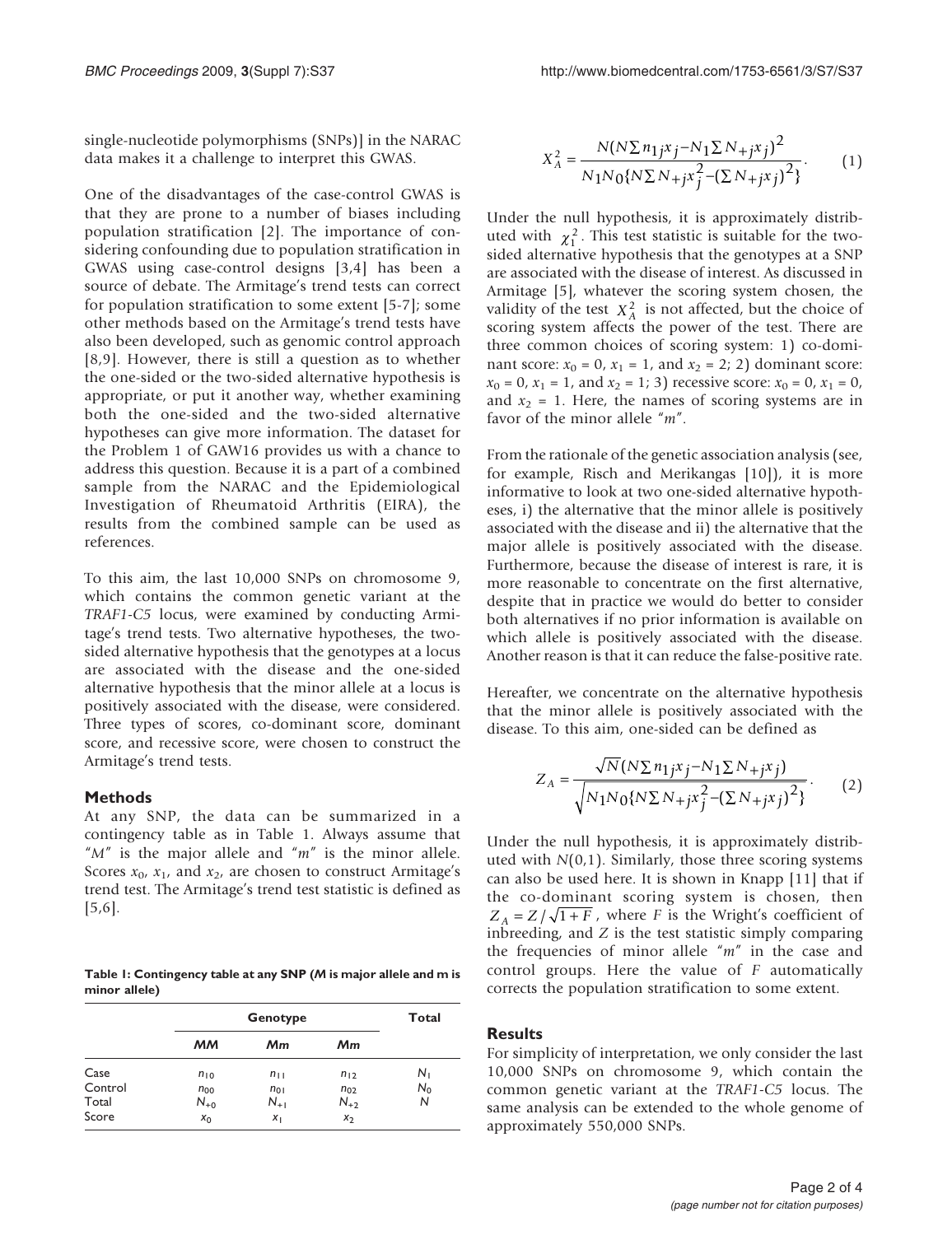Table 2: LOD values for the two-sided alternative

| SNP <sup>a</sup> | $7^2$ b | X <sub>4</sub> <sup>2</sup><br>c | $X_{A2}^2$        | $X_{A3}^2$ | $F^d$                 |
|------------------|---------|----------------------------------|-------------------|------------|-----------------------|
| rs4078292        | 6.14    | 5.23                             | 0.91 <sup>d</sup> | 6.96       | 0.1958                |
| rs12380341       | 1.6     | 10.01                            | 0.36              | 13.45      | 0.1722                |
| rs16929545       | 7.22    | 6.71                             | 1.01              | 7.62       | 0.0850                |
| $*$ rs 1953126   | 7.56    | 7.53                             | 5.05              | 5.44       | $0.0037$ <sup>f</sup> |
| *rs10985073      | 6.98    | 6.87                             | 5.63              | 4.19       | 0.0173                |
| *rs881375        | 7.64    | 7.63                             | 4.81              | 5.71       | 0.0020                |
| $*$ rs3761847    | 7.91    | 7.75                             | 5.92              | 5.03       | 0.0230                |
| *rs10760130      | 7.42    | 7.30                             | 6.03              | 4.40       | 0.0190                |
| *rs2900180       | 8.21    | 8.19                             | 5.20              | 6.09       | 0.0022                |
| rs872863         | 15.65   | 14.78                            | 1.51              | 15.11      | 0.0617                |
| rs888229         | 6.17    | 5.27                             | 1.09              | 6.10       | 0.1914                |
| rs11185665       | 7.54    | 6.48                             | 0.32              | 9.68       | 0.1817                |
| rs11792145       | 8.58    | 6.53                             | 0.04              | 12.24      | 0.3488                |

<sup>a</sup> Asterisks indicates SNPs are located on *TRAF1-C5*.<br> $bZ^2$  is the Chi square test comparing the frequencies

 ${}^{b}Z^{2}$  is the Chi-square test comparing the frequencies of the minor allele in the two groups.

 $\cdot$ Subscripts A1, A2 and A3 denote test (1) with score systems 1, 2, and 3, respectively.

<sup>d</sup>F is the Wright's coefficient of inbreeding.

<sup>a</sup>F is the Wright's coefficient of inbreeding.<br>"Bold font indicates  $X_{A_2}^2$  is significantly smaller than  $X_{A_1}^2$  and  $X_{A_3}^2$ .

For the two-sided alternative that the genotypes at a SNP are associated with the disease, Table 2 summarizes the LOD scores ( $-log_{10}$  p) of the test  $Z^2$ , which simply compares the frequencies of the minor allele in both groups, the Armitage's tests  $X_{A1}^2$  with co-dominant score,  $X_{A2}^2$  with dominant score,  $X_{A3}^2$  with recessive score, and the Wright's coefficient of inbreeding F; only those SNPs with LOD > 6 are reported. The SNPs across the TRAF1-C5 locus are marked with asterisks.

In Table 2, those six SNPs marked with asterisks have small  $F$  (<0.03), and this explains why their  $X_{A1}^2$  values in the third column, which correct for population stratification, are almost the same as  $Z^2$  in the second column. Also, for these six SNPs,  $X_{A1}^2$  is a bit more significant than  $X_{A2}^2$  and  $X_{A3}^2$ , and the latter two are close to each other, which means that these SNPs are very likely co-dominant. For the other seven SNPs, *X <sup>A</sup>*<sup>3</sup> 2 is a bit more significant than  $X_{A1}^2$ , but  $X_{A2}^2$  is not significant at all. This shows that these SNPs are very likely recessive.

Another thing learned from Table 2 is that two SNPs, rs12380341 and rs872863, have extreme large LOD scores for  $Z^2$ ,  $X_{A1}^2$ , and  $X_{A3}^2$ , but surprisingly they were not reported by Plenge et al. [[1](#page-3-0)], which was based on the combined sample from the NARAC and the EIRA. Are these two SNPs truly associated with the disease, or are they just false positives? Table 3 summarizes the LOD values for the one-sided alternative that the minor allele at a SNP is positively associated with the disease. Similarly,  $Z_{A1}$  is the statistic  $Z_A$  with co-dominant score,  $Z_{A2}$  dominant score, and  $Z_{A3}$  recessive score.

Table 3: LOD values for the one-sided alternative of the minor allele

| SNP <sup>a</sup> | $Z^{\rm b}$ | $Z_{AI}$ <sup>c</sup> | $Z_{A2}$ | $Z_{43}$ |
|------------------|-------------|-----------------------|----------|----------|
| rs4078292        | 0.00        | 0.00                  | 0.03     | 0.00     |
| rs12380341       | 0.00        | 0.00                  | 0.11     | 0.00     |
| rs16929545       | 0.00        | 0.00                  | 0.02     | 0.00     |
| $*$ rs 1953 126  | 7.86        | 7.83                  | 5.35     | 5.74     |
| *rs10985073      | 7.28        | 7.17                  | 5.93     | 4.49     |
| *rs881375        | 7.95        | 7.93                  | 5.12     | 6.01     |
| $*$ rs3761847    | 8.21        | 8.05                  | 6.22     | 5.33     |
| *rs10760130      | 7.72        | 7.60                  | 6.33     | 4.70     |
| *rs2900180       | 8.51        | 8.49                  | 5.50     | 6.39     |
| rs872863         | 0.00        | 0.00                  | 0.01     | 0.00     |
| rs888229         | 0.00        | 0.00                  | 0.02     | 0.00     |
| rs11185665       | 0.00        | 0.00                  | 0.63     | 0.00     |
| rs11792145       | 0.00        | 0.00                  | 0.27     | 0.00     |

<sup>a</sup> Asterisks indicates SNPs are located on TRAF1-C5.<br><sup>b</sup>Z is the z test comparing the frequencies of the mi

 ${}^{b}Z$  is the z-test comparing the frequencies of the minor allele in the two groups.

 $\epsilon$ Superscripts A1, A2 and A3 denote the test (2) with score systems 1, 2, and 3, respectively.

From Table 3, only those six SNPs marked with asterisks are significant for the one-sided alternative that the minor allele is positively associated with the disease. These results are completely consistent with the ones in Plenge et al. [\[1\]](#page-3-0). By consider the other one-sided alternative that the major allele is positively associated with the disease, the other seven SNPs are significant. Therefore, as discussed in the preceding section, and particularly for this dataset, it seems that it is more reasonable to consider the one-sided alternative that the minor allele is positively associated with the disease.

#### **Discussion**

The question of whether the two-sided alternative or the one-sided alternatives should be considered is intractable, but this manuscript attempts to raise the question and address it to some extent. Table 3 shows that if we concentrate on the one-sided alternative that the minor allele is positively associated with the disease, we get exactly the same results as Plenge et al. [[1](#page-3-0)]. For rare diseases, and we have reason to believe that the alleles positively associated with them have low frequencies in a general population. Based on this belief (or alternative hypothesis), it seems that those SNPs without asterisks are false positives under the two-sided alternative.

But if we do not want to believe that the minor allele is positively associated with the disease and do not want to miss any SNPs related to the disease, we had better consider the two-sided alternative.

# Conclusion

More information can be gained from GWAS by using multiple scoring systems in the Armitage's trend tests